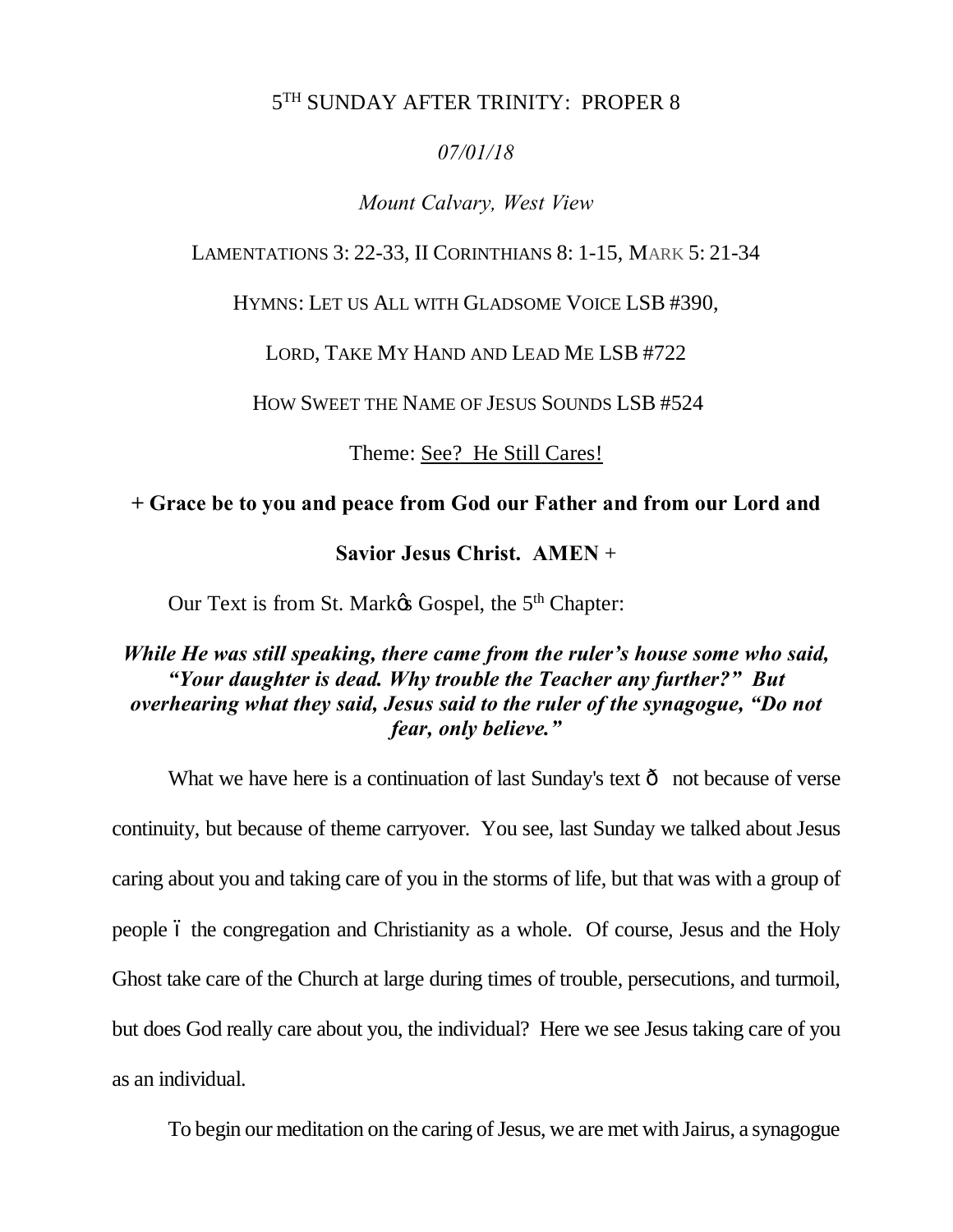ruler. He has a simple request of Jesus,  $\tilde{M}$ *y little daughter is at the point of death. Come and lay your hands on her, so that she may be made well and live*.<sup>5</sup> Two things: First, here is a faithful man, who knew where to turn to receive what he needed for himself and his family  $\hat{o}$  he turned to God. This was the same response of the disciples last Sunday. Second, he comes humbly and asking for help. Luther talks about this in the understanding of the Lord's Prayer: *God would by these words tenderly invite us to believe that He is our True Father, and we are His true children, so that we may with all boldness and confidence ask Him as dear children ask their dear father*. This is different from the disciples last week. They demanded that God, Jesus, do something by implication of the accusation that He prove that He cares. Jairus, a powerful man, comes begging. No doubt you are reminded of another great Luther quote,  $\delta$ We are beggars, that is true. $\ddot{\text{o}}$ 

Everything we get from God, we essentially beg for. We need it, we desire it, and we cannot get it ourselves, therefore we beg of God, asking for mercy. Whether it be food, clothing, shelter, all the raw materials come from God, not us. If He were to stop allowing it to be accessible, we would be in a world of hurt, but God does care about us and provides for all that we need to support this body and life. Yet, not only earthly things but also spiritual things. We beg for mercy at God's throne that He would not remove us because of our many sins but would still grant us all things by His care and concern for us  $\hat{o}$  all by His great mercy.

So Jairus, the ruler, humbles himself before the Son of God, Who is willing to go to the house and do this thing that is respectfully asked of Him. Along the way, there is a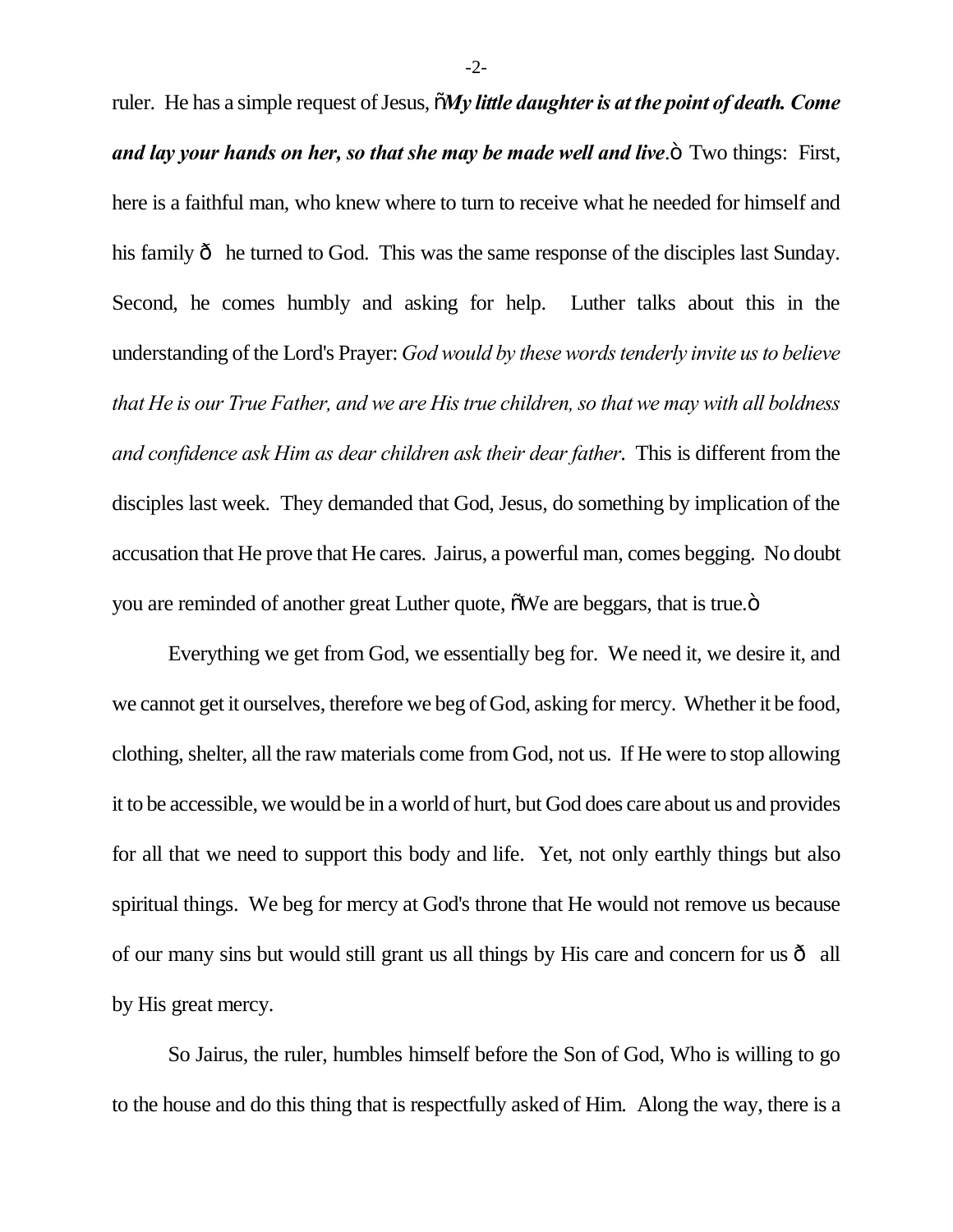selfish woman, who demands from God to be healed from her bleeding. How dare I say this? Well, did she ask? Did she bow down before the Great Physician and ask of His mercy? I do not see her doing these things. I see her demanding and taking from God what she wants.

Actually, I do not see that at all, but some people do. What I see here is the same thing as I see in the disciples and in Jairus  $\hat{o}$  a desperate person looking for a desperate answer to a desperate condition. For the disciples, it was their doom in a sinking boat; for Jairus, his family's doom at the loss of one of their younger members; for this woman, her doom in being so afflicted for the rest of her life. But was it a real doom? She was not dying, like the daughter is. Is not Jairus' request more important that this poor woman? We should be putting the needs of others above our own, yes? She may feel that her problem is miniscule in comparison to others, and not worth upsetting Jesus' path to Jairus' house to cure a dying young girl. Hence the desire to simply touch the hem of Jesus' garment and not bother Him and she will be healed. In this light, might we surmise that she is even more humble than Jairus in approaching Jesus? She may not have asked, but she had great faith that in spite of her lonely condition that affects no one but herself, God could still heal her because of His great love for her. So, through faith in His Son Jesus, by touching His garment, she is healed.

But Jesus is inconvenienced and stopped in His tracks. He seems to angerly demand that the person who made the miracle leave His body come forth and be counted. How embarrassing, humiliating, and wasting precious time to heal Jairus' daughter! Yet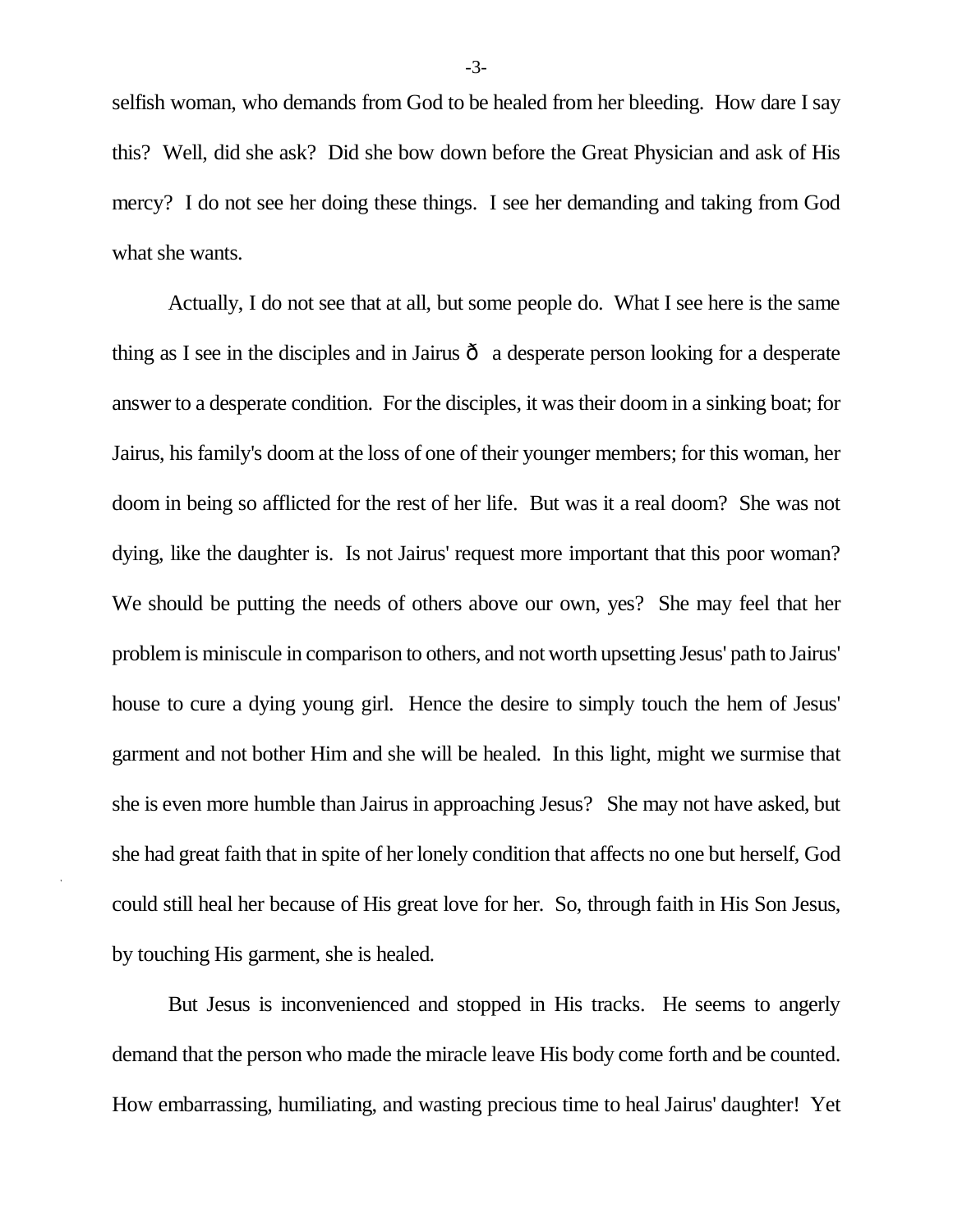there was a reason  $\hat{o}$  Jesus was not angry, but wanted this woman and all the other people, including Jairus, to understand that the reason this woman was healed was NOT because she did something, but because of the great faith that God gave her to believe that this miracle would come about, and that Jesus would save her personally. This is the real difference between all the players in these two texts, Last Sunday and this Sunday - The real difference between the Disciples, Jairus, and this poor woman, is faith. The disciples collectively: no faith. Jairus: some faith to come to Jesus, but despaired upon hearing that his daughter is dead. Let us call this a little faith. The poor woman: she had great faith. It seems that the poor woman was not really poor at all but extremely rich in faith. Faith is a funny thing. No matter how much or little you have, just the mere presence of it makes God an old softy and will do whatever is asked of Him. Some non-Christians see this as a sign of weakness, but we see it as a sign of God's great mercy and care for us, that He wants to do what we ask, and will do what we ask by faith. Faith is the trust that God will do what is asked, and the Holy Ghost gives us such faith so even in the asking God is doing all the work, and you are reaping the benefits of it. What a great God we have!

There is something else going on in our text here too  $\hat{o}$  time. The disciples were running out of time, as was Jairus for his daughter's life. But for this woman, she was not under a real time constraint, but has been suffering for a very long time. Time matters not for God. Whether you have been undergoing trials for a long time period like the woman, or in the midst of it like the disciples, or just started on as when Jairus heard that His daughter was dead, Jesus works immediately. Jesus calmed the storm instantly. Jesus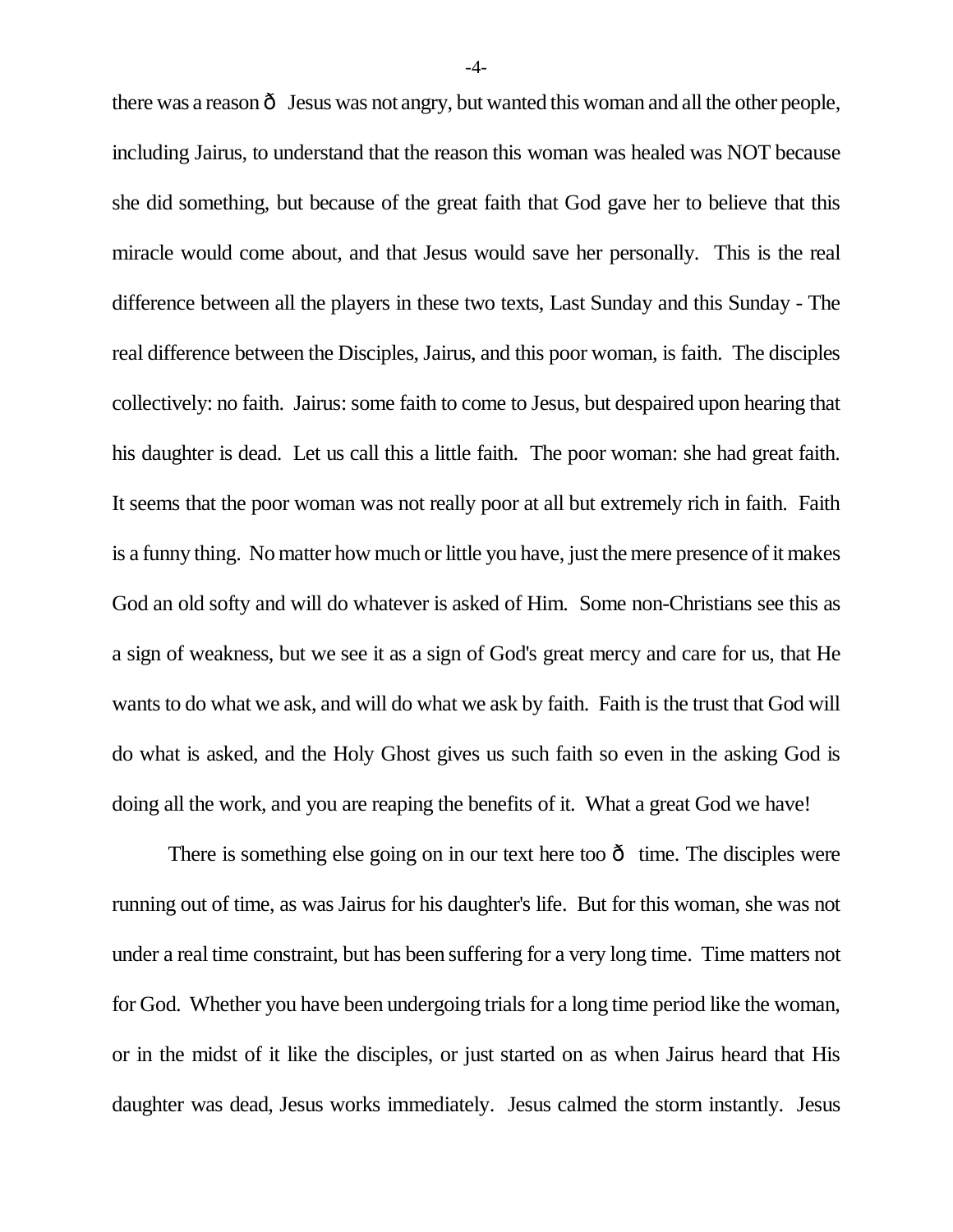cured the woman instantly. Jarius of daughter? He seems to drag His feet greatly at poor Jairus' request. The girl dies before Jesus gets there! Why would God allow such horrible things to happen? So that the glory of the Lord may be made manifest.

The Disciples endured the storm, so that they could see that God is the God who cares about them and also controls the storm. The Woman endured many years of bleeding so that God could heal her at this time and thereby makes the healing known to those around her to tell them that God cares for us as individuals; He heals us and is the God over flesh and blood as well as natural storms. But for Jairus, and for Mary and Martha, and for the widow of Nain, they all endured the loss of a loved one in order that Jesus would manifest the greatest gift we all have  $\hat{o}$  the God of Life, Who gives life, sustains life, heals life, and most importantly, raises that body from the dead. He is not a God of the dead but of the Living! Sin caused death, but that does not stop God! He overcomes death: first by showing Jairus, and the others present at his daughter  $\alpha$  rising; then by going to the cross, dying on the cursed tree, that you and I may have life through the forgiveness of ALL sins by His death, and then the greatest miracle and gift of all, rose from the grave with His body and declared for us once and for all that we are saved individually, and corporately in the Church universal  $\acute{o}$  all by Faith.

I know this sounds like a broken record, but faith hinges on this point alone: That Jesus Christ has died for your sins, has risen from the dead, and though faith in this understanding of the work of the Second Person of the Trinity, you have all that you need, both physically and spiritually. So, you have been suffering for quite some time; God

-5-